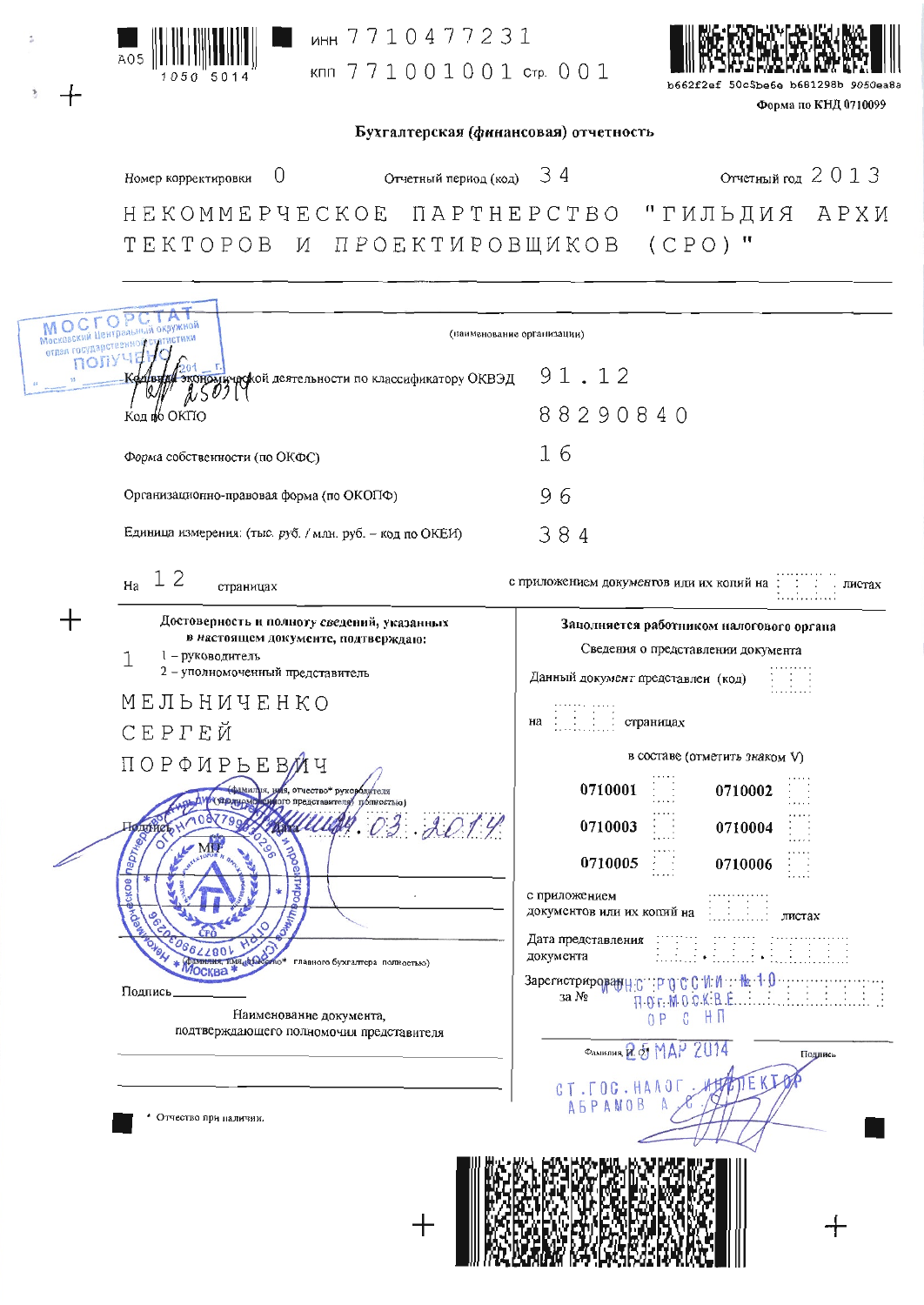

 $+$ 

 $+$ 

ţ

WHH 7710477231 кпп 771001001 стр. 002



Местонахождение (адрес)

|                                           | Почтовый индекс $1\ 2\ 3\ 0\ 0\ 1$    |
|-------------------------------------------|---------------------------------------|
|                                           | Субъект Российской Федерации (код) 77 |
| Район                                     |                                       |
| Город                                     |                                       |
| Населенный пункт<br>(село, поселок и т.п) |                                       |
|                                           | Улица (прослект, САДОВАЯ Б. УЛ        |
| Номер дома<br>(владения)                  | 8                                     |
| Номер корпуса<br>(строения)               | 1                                     |
| Номер офиса                               |                                       |



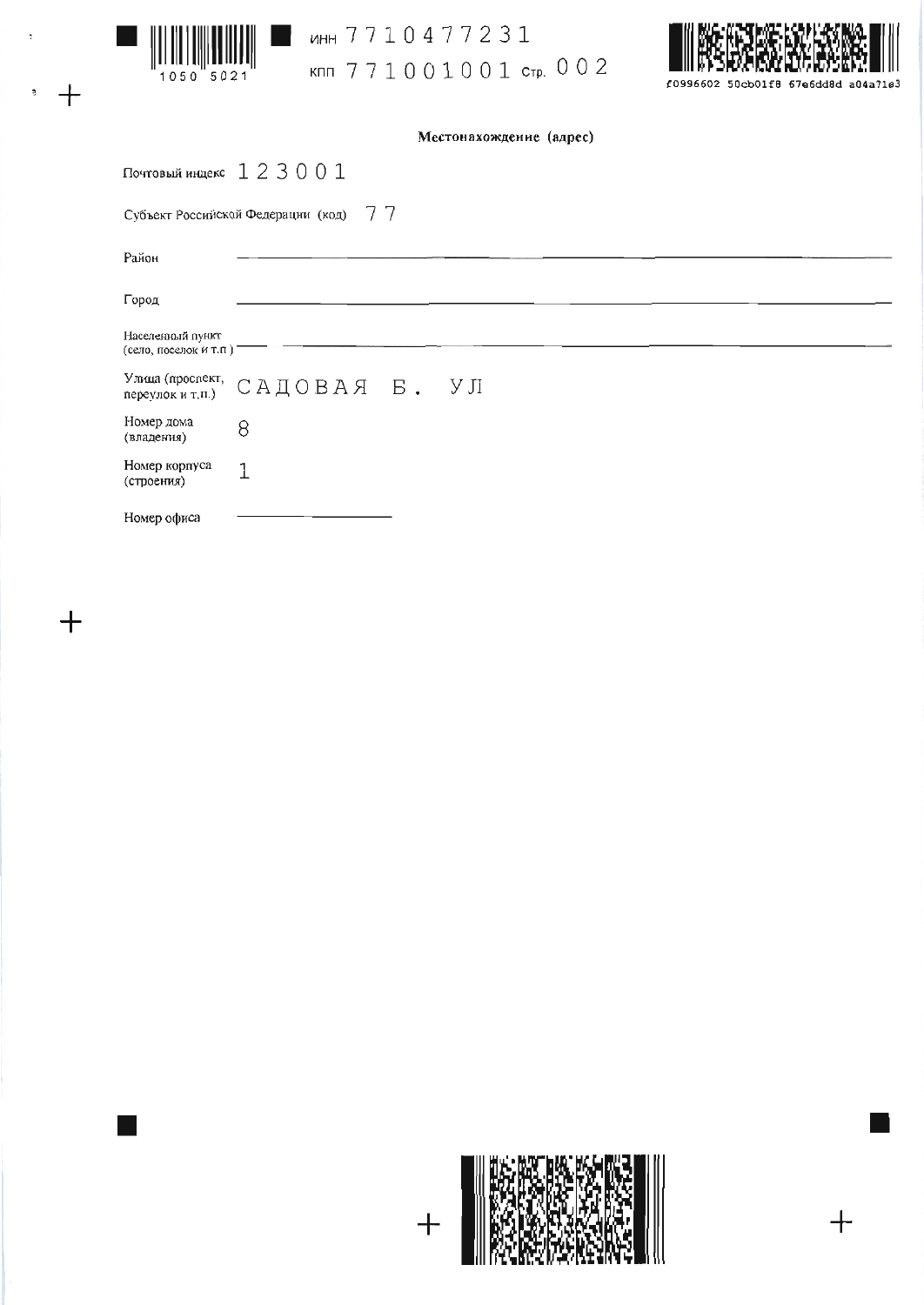

 $\overline{+}$ 

 $+$ 

## MHH 7710477231

клл 771001001 стр. 003



#### Форма по ОКУД 0710001

### Бухгалтерский баланс

|                        |                                                                 |      | Актив                                        |                                   |                                                       |
|------------------------|-----------------------------------------------------------------|------|----------------------------------------------|-----------------------------------|-------------------------------------------------------|
| Пояснения <sup>1</sup> | Наименование<br>показателя                                      | Код  | На отчетную дату<br>строки отчетного периода | На 31 декабря<br>предыдущего года | На 31 декабря года,<br>предшествующего<br>предыдущему |
| $\mathbf{I}$           | $\mathbf{2}$                                                    | 3    | $\overline{4}$                               | 5                                 | 6                                                     |
|                        | І. ВНЕОБОРОТНЫЕ АКТИВЫ                                          |      |                                              |                                   |                                                       |
|                        | Нематериальные активы                                           |      | $1110$ $\longrightarrow$                     |                                   |                                                       |
|                        | Результаты исследований и<br>разработок                         |      |                                              |                                   |                                                       |
|                        | Нематериальные поисковые<br>активы                              |      |                                              |                                   |                                                       |
|                        | Материальные поисковые<br>активы                                |      | $1140$ - $-$                                 |                                   |                                                       |
| 5200                   | Основные средства                                               | 1150 | 1490                                         | 1490                              | 1490                                                  |
|                        | Доходные вложения<br>в материальные ценности                    |      |                                              |                                   |                                                       |
|                        | Финансовые вложения                                             |      | $1170$ $\longrightarrow$                     |                                   |                                                       |
|                        | Отложенные налоговые активы                                     |      |                                              |                                   |                                                       |
| 5240                   | Прочие внеоборотные активы                                      | 1190 | 174                                          | 174                               | 174                                                   |
|                        | Итого по разделу I                                              | 1100 | 1664                                         | 1664                              | 1664                                                  |
|                        | П. ОБОРОТНЫЕ АКТИВЫ                                             |      |                                              |                                   |                                                       |
|                        | Запасы                                                          | 1210 | 0                                            |                                   | 59                                                    |
|                        | Налог на добавленную стоимость<br>по приобретённым ценностям    | 1220 |                                              |                                   |                                                       |
| 5510                   | Дебиторская задолженность                                       | 1230 | 277                                          | 312                               | 224                                                   |
| 5305                   | Финансовые вложения (за исклю-<br>чением денежных эквивалентов) | 1240 | 0                                            | 2                                 | 2                                                     |
|                        | Денежные средства и денежные<br>эквиваленты                     | 1250 | 74742                                        | 64225                             | 56143                                                 |
|                        | Прочие оборотные активы                                         | 1260 |                                              |                                   |                                                       |
|                        | Итого по разделу II                                             | 1200 | 75019                                        | 64539                             | 56428                                                 |
|                        | БАЛАНС                                                          | 1600 | 76683                                        | 66203                             | 58092                                                 |

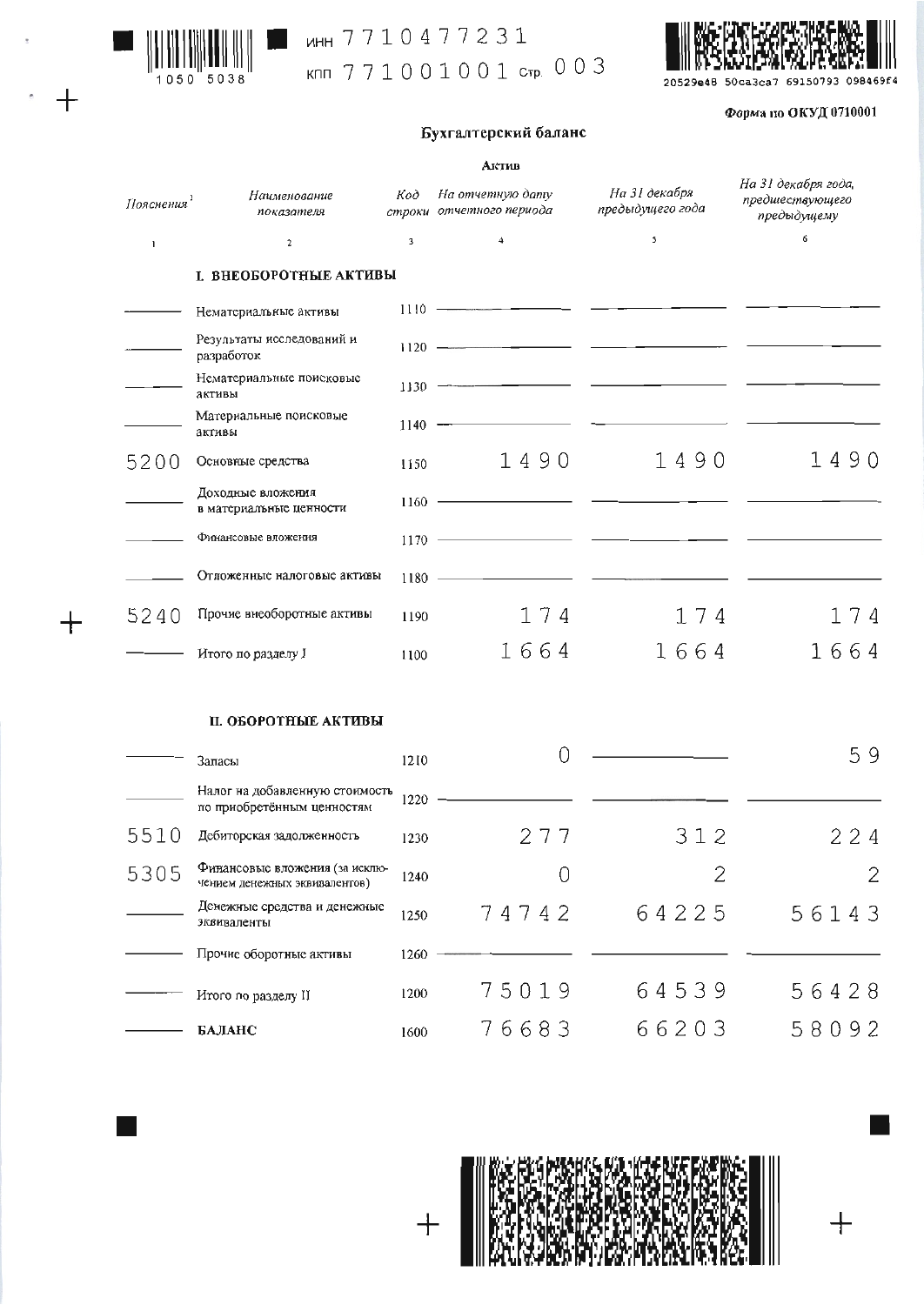

 $\ddot{\phantom{0}}$ 

 $+$ 

 $+$ 

### MHH 7710477231

кпп 771001001 стр. 004



cd54142a 50c48a83 a74691b8 62c542a4

### пассив

| Пояснения | Наименование<br>показателя                                                        | Код<br>строки           | На отчетную дату<br>отчетного периода | На 31 декабря<br>предыдущего года | На 31 декабря года,<br>предшествующего<br>предыдущему |
|-----------|-----------------------------------------------------------------------------------|-------------------------|---------------------------------------|-----------------------------------|-------------------------------------------------------|
| J.        | $\overline{2}$                                                                    | $\overline{\mathbf{3}}$ | $\overline{4}$                        | 5                                 | 6                                                     |
|           | ІІІ. КАПИТАЛ Й РЕЗЕРВЫ                                                            |                         |                                       |                                   |                                                       |
|           | Уставный капитал (складочный<br>капитал, уставный фонд, вклады 1310<br>товарищей) |                         |                                       |                                   |                                                       |
|           | Собственные акции,<br>$\sqrt{2}$<br>выкупленные у акционеров                      | 1320                    |                                       |                                   |                                                       |
|           | Переоценка<br>внеоборотных активов                                                | 1340                    |                                       |                                   |                                                       |
|           | Добавочный капитал<br>(без переоценки)                                            | 1350                    |                                       |                                   |                                                       |
|           | Резервный капитал                                                                 | 1360                    |                                       |                                   |                                                       |
|           | Нераспределенная прибыль<br>(непокрытый убыток)                                   | 1370                    |                                       |                                   |                                                       |
|           | Итого по разделу III                                                              | 1300                    |                                       |                                   |                                                       |
|           | Ш. ЦЕЛЕВОЕ ФИНАНСИРОВАНИЕ                                                         |                         |                                       |                                   |                                                       |
|           | Паевой фонд                                                                       | 1310                    |                                       |                                   |                                                       |
|           | Целевой капитал                                                                   | 1320                    |                                       |                                   |                                                       |
|           | Целевые средства                                                                  | 1350                    | 74287                                 | 64344                             | 56003                                                 |
|           | Фонд недвижимого и особо<br>ценного движимого имущества                           | 1360                    | 1490                                  | 1490                              | 1490                                                  |
|           | Резервный и иные целевые<br>фонды                                                 | 1370                    |                                       |                                   |                                                       |
|           | Итого по разделу III                                                              | 1300                    | 75777                                 | 65834                             | 57493                                                 |
|           | ІУ. ДОЛГОСРОЧНЫЕ ОБЯЗАТЕЛЬСТВА                                                    |                         |                                       |                                   |                                                       |
|           | Заемные средства                                                                  | 1410                    |                                       |                                   |                                                       |
|           | Отложенные налоговые<br>обязательства                                             | 1420                    |                                       |                                   |                                                       |
|           | Оценочные обязательства                                                           | 1430                    |                                       |                                   |                                                       |
|           | Прочие обязательства                                                              | 1450                    |                                       |                                   |                                                       |
|           | Итого по разделу IV                                                               | 1400                    |                                       |                                   |                                                       |



 $+$ 

 $+$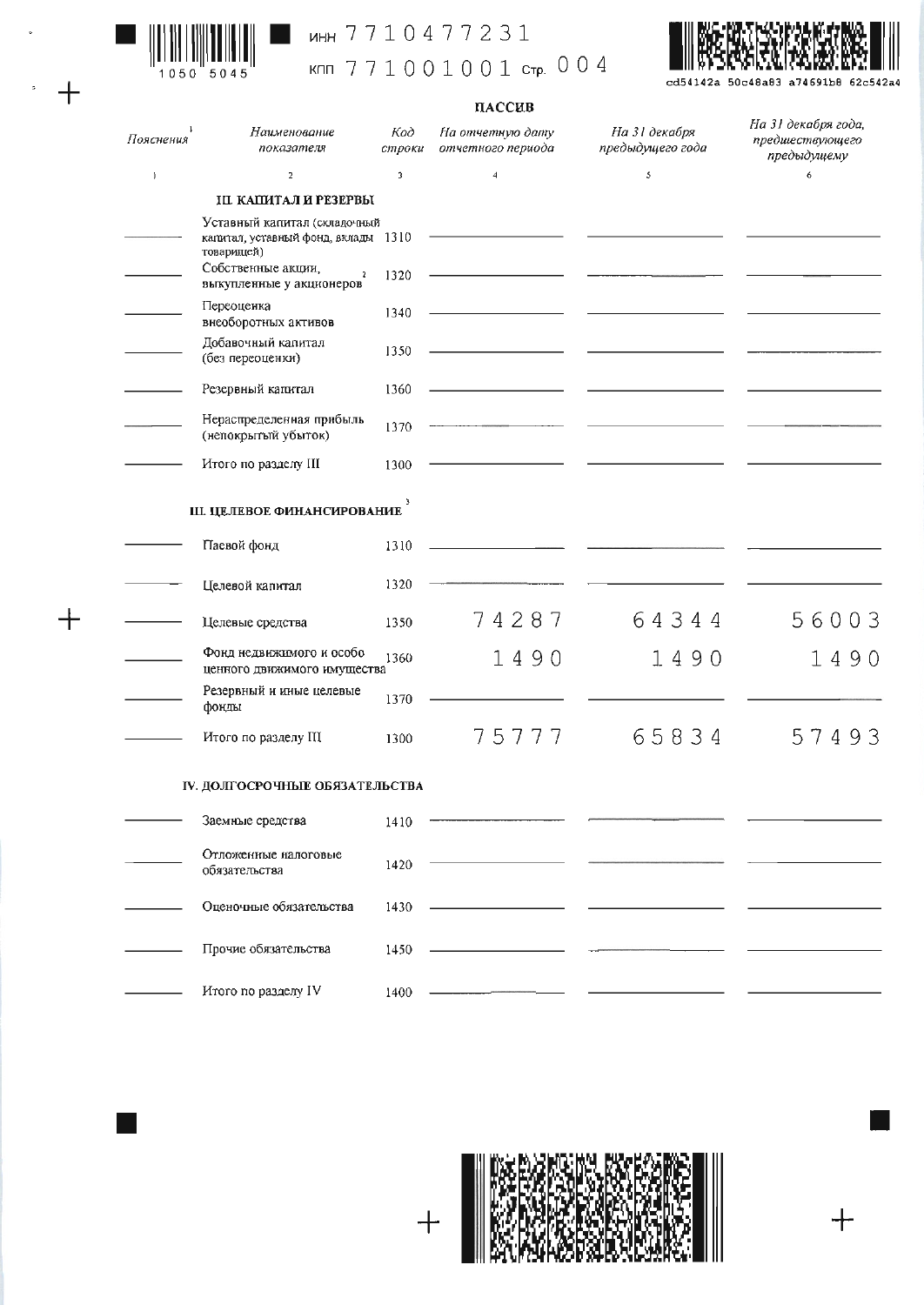

 $\hat{\lambda}$ 

 $+$ 

 $+$ 

## MHH 7710477231 клл 771001001 стр. 005



6f3a144f 50cc7e87 94afb487 cc31293b

| Пояснения | Наименование<br>показателя            | Код<br>строки           | На отчетную дату<br>отчетного периода | На 31 декабря<br>предыдущего года | На 31 декабря года,<br>предшествующего<br>предыдущему |
|-----------|---------------------------------------|-------------------------|---------------------------------------|-----------------------------------|-------------------------------------------------------|
|           | $\overline{z}$                        | $\overline{\mathbf{3}}$ | 4                                     | 5                                 | 6                                                     |
|           | <b>V. КРАТКОСРОЧНЫЕ ОБЯЗАТЕЛЬСТВА</b> |                         |                                       |                                   |                                                       |
|           | Заемные средства                      | 1510                    |                                       |                                   |                                                       |
| 5560      | Кредиторская задолженность            | 1520                    | 278                                   | 369                               | 598                                                   |
|           | Доходы будущих периодов               | 1530                    |                                       |                                   |                                                       |
| 5701      | Оценочные обязательства               | 1540                    | 628                                   |                                   |                                                       |
|           | Прочие обязательства                  | 1550                    |                                       |                                   |                                                       |
|           | Итого по разделу V                    | 1500                    | 906                                   | 369                               | 599                                                   |
|           | БАЛАНС                                | 1700                    | 76683                                 | 66203                             | 580<br>92                                             |

Примечания<br>1 Указывается номер соответствующего пояснения к бухгалтерскому балансу и отчету о прабылях и убытках<br>2 Здесь и в других формах отчетов вычатаемый или отрицательный покваятель показывается в круглых скобках<br>3 З

 $\frac{1}{2}$ 

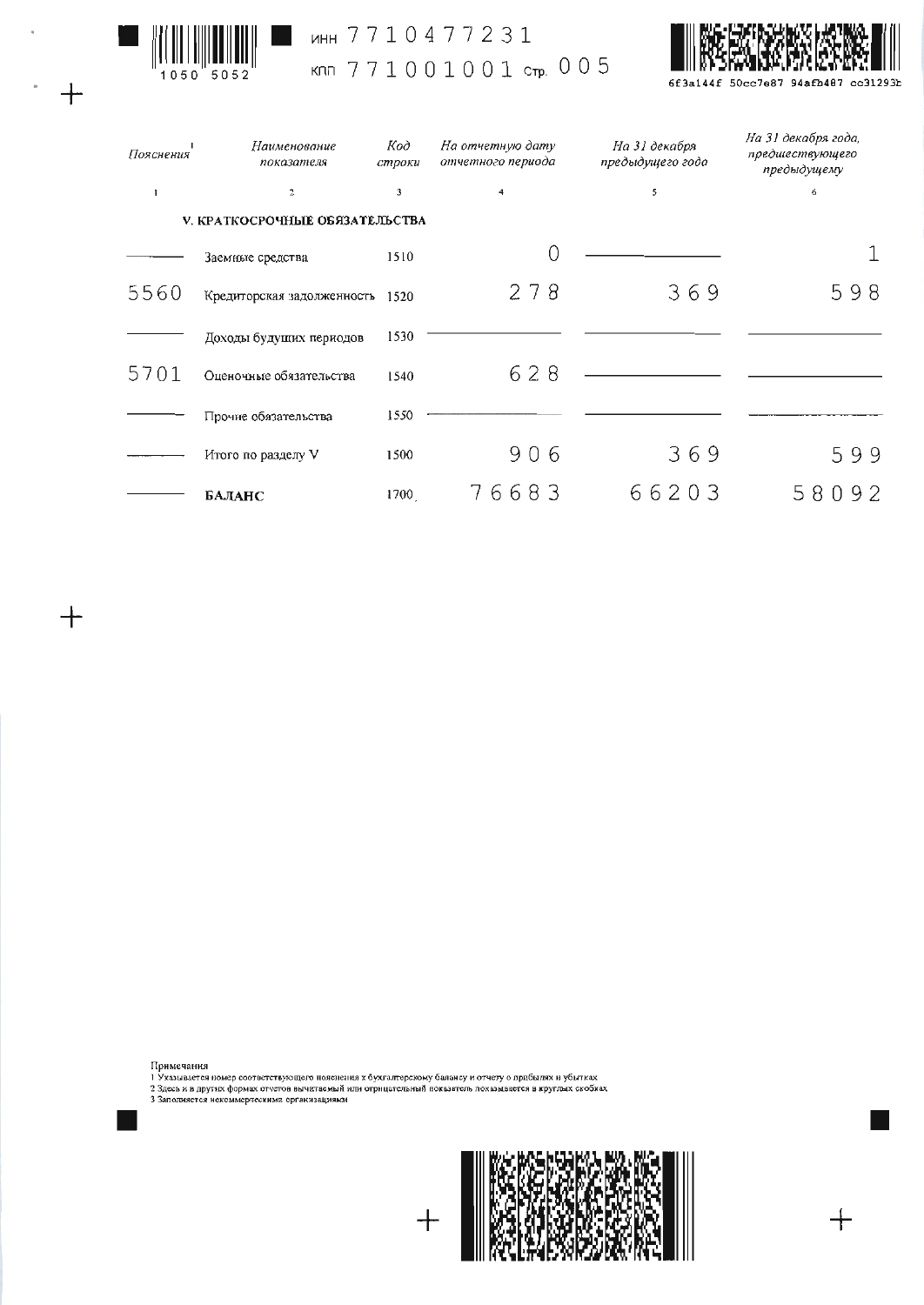

 $\overline{+}$ 

┽

### MH 7710477231

кпп 771001001 стр. 006



Форма по ОКУД 0710002

#### Отчет о финансовых результатах

| Пояснения <sup>1</sup> | Наименование<br>показателя                                                                       | Код<br>строки | За отчетный период | За аналогичный период<br>предыдущего года |  |
|------------------------|--------------------------------------------------------------------------------------------------|---------------|--------------------|-------------------------------------------|--|
| $\overline{1}$         | $\overline{\mathbf{2}}$                                                                          | 3             | 4                  | \$                                        |  |
|                        | Выручка <sup>2</sup>                                                                             | 2110          |                    |                                           |  |
|                        | Себестоимость продаж                                                                             | 2120          |                    |                                           |  |
|                        | Валовая прибыль (убыток)                                                                         | 2100          |                    |                                           |  |
|                        | Коммерческие расходы                                                                             | 2210          |                    |                                           |  |
|                        | Управленческие расходы                                                                           | 2220          |                    |                                           |  |
|                        | Прибыль (убыток) от продаж                                                                       | 2200          |                    |                                           |  |
|                        | Доходы от участия в других организациях                                                          | 2310          | 11                 |                                           |  |
|                        | Проценты к получению                                                                             | 2320          | 332                | 449                                       |  |
|                        | Проценты к уплате                                                                                | 2330          |                    |                                           |  |
|                        | Прочие доходы                                                                                    | 2340          | 28                 | 1                                         |  |
|                        | Прочие расходы                                                                                   | 2350          | 7)                 | 9)                                        |  |
|                        | Прибыль (убыток) до налогообложения                                                              | 2300          | 364                | 41<br>4                                   |  |
|                        | Текущий налог на прибыль                                                                         | 2410          | (73)               | (88)                                      |  |
|                        | в т.ч. постоянные налоговые<br>обязательства (активы)                                            | 2421          |                    |                                           |  |
|                        | Изменение отложенных налоговых обязательств                                                      | 2430          |                    |                                           |  |
|                        | Изменение отложенных налоговых активов                                                           | 2450          |                    |                                           |  |
|                        | Прочее                                                                                           | 2460          |                    |                                           |  |
|                        | Чистая прибыль (убыток)                                                                          | 2400          | 291                | 353                                       |  |
|                        | СПРАВОЧНО                                                                                        |               |                    |                                           |  |
|                        | Результат от переоценки внеоборотных активов,<br>не включаемый в чистую прибыль (убыток) периода | 2510          |                    |                                           |  |
|                        | Результат от прочих операций, не включаемый<br>в чистую прибыль (убыток) периода                 | 2520          |                    |                                           |  |
|                        | Совокупный финансовый результат периода                                                          | 2500          | 291                | 353                                       |  |
|                        | Базовая прибыль (убыток) на акцию                                                                | 2900          |                    |                                           |  |
|                        | Разводненная прибыль (убыток) на акцию                                                           | 2910          |                    |                                           |  |

#### Примечания

примечания<br>1 Указывается номер соответствующего пояснения к бухгыттерскому баланду и отчету о прибылях и убытках<br>2 Быручка отражается за минусом налога на добавленную стоимость, вкцизов<br>3 Совокупный финансовый результат п



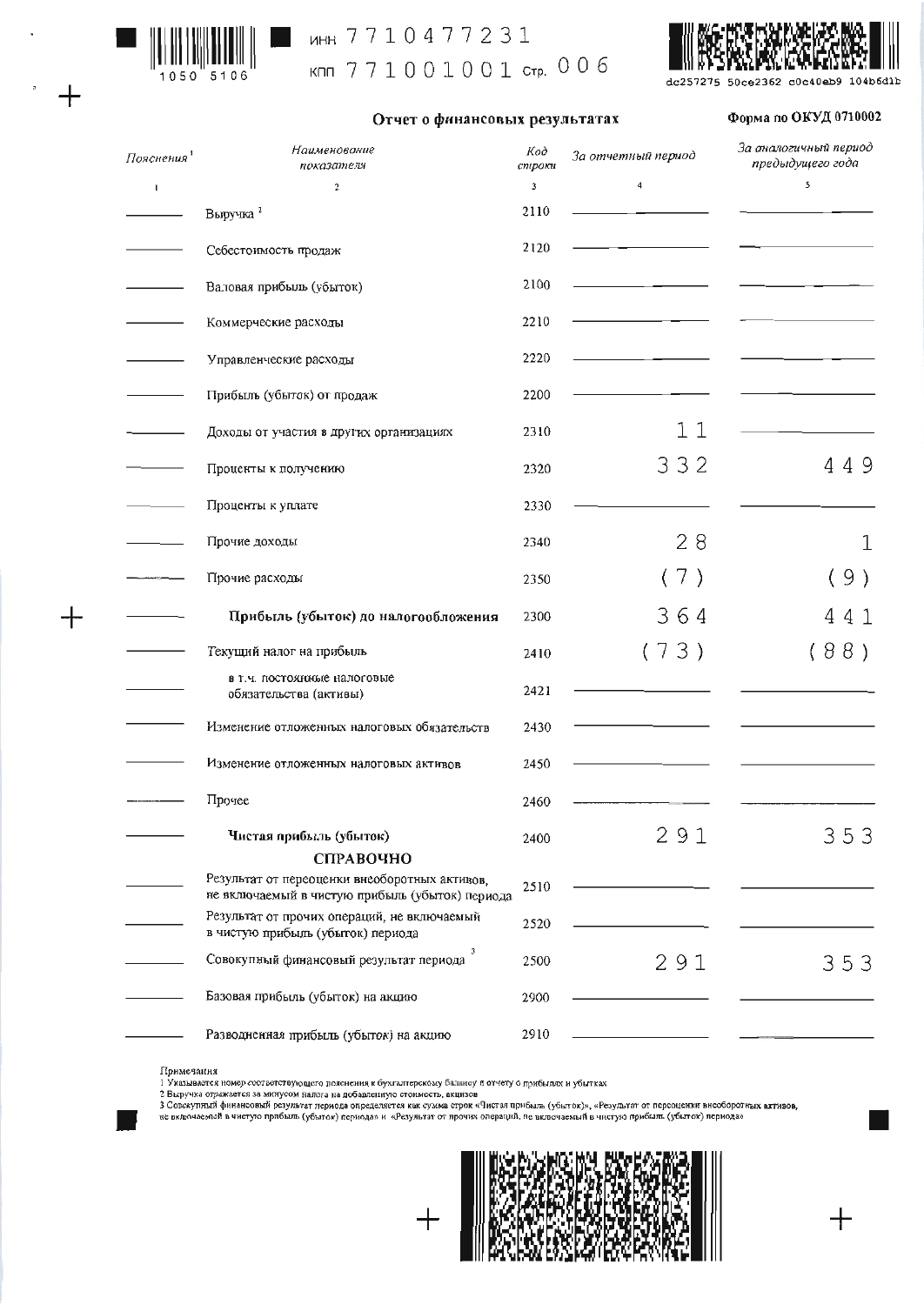

 $\ddot{}$ 

 $+$ 

# инн 7710477231

кпп 771001001 стр. 007



#### Отчет об изменениях капитала

 $\Delta$ <sub>22112</sub>  $\alpha$ <sub>2</sub>  $\Delta$ <sup>1</sup><sup> $\Delta$ </sup><sub>1</sub> $\beta$ <sub>1</sub> $\alpha$ <sup>2</sup><sub>1</sub> $\alpha$ <sup>2</sup>

|                                                                                                                        |                                                   |                                                                                                                                                                                                                                      | 1. Движение капитала |                                                    | $\mathbf \Psi$ up $\mathbf m$ in $\mathbf \Psi$ of $\mathbf \Psi$ $\mathbf \Psi$ is a set of $\mathbf \Psi$ |  |  |
|------------------------------------------------------------------------------------------------------------------------|---------------------------------------------------|--------------------------------------------------------------------------------------------------------------------------------------------------------------------------------------------------------------------------------------|----------------------|----------------------------------------------------|-------------------------------------------------------------------------------------------------------------|--|--|
| Уставный<br>капитал                                                                                                    | Собственные акции,<br>выкупленные<br>у акционеров | Добавочный капитал Резервный капитал                                                                                                                                                                                                 |                      | Нераспределенная<br>прибыль (непокрытый<br>убыток) | Итого                                                                                                       |  |  |
| $\mathbf{1}$                                                                                                           | $\mathbf{2}$                                      | $\mathbf{3}$                                                                                                                                                                                                                         | $\overline{4}$       | 5                                                  | 6                                                                                                           |  |  |
| Величина капитала на 31 декабря года, предпиствующего предыдущему (3100)                                               |                                                   |                                                                                                                                                                                                                                      |                      |                                                    |                                                                                                             |  |  |
|                                                                                                                        | <u> 1980 - Jan Sarah Barat, masjid a</u>          |                                                                                                                                                                                                                                      |                      | $1490$ ——————————————                              | 1490                                                                                                        |  |  |
|                                                                                                                        |                                                   | (ПРЕДЫДУЩИЙ ГОД)                                                                                                                                                                                                                     |                      |                                                    |                                                                                                             |  |  |
| Увеличение капитала - всего: (3210)                                                                                    |                                                   |                                                                                                                                                                                                                                      |                      |                                                    |                                                                                                             |  |  |
| в том числе:<br>чистая прибыль (3211)                                                                                  |                                                   |                                                                                                                                                                                                                                      |                      |                                                    |                                                                                                             |  |  |
| переоценка имущества (3212)                                                                                            |                                                   |                                                                                                                                                                                                                                      |                      |                                                    |                                                                                                             |  |  |
| доходы, относящиеся непосредственно<br>на увеличение капитала (3213)                                                   |                                                   |                                                                                                                                                                                                                                      |                      |                                                    | the contract of the contract of the contract of                                                             |  |  |
| дополнительный выпуск акций (3214)                                                                                     |                                                   |                                                                                                                                                                                                                                      |                      |                                                    |                                                                                                             |  |  |
| увеличение номинальной стоимости акций (3215)                                                                          |                                                   |                                                                                                                                                                                                                                      |                      |                                                    |                                                                                                             |  |  |
| реорганизация юридического лица (3216)                                                                                 |                                                   |                                                                                                                                                                                                                                      |                      |                                                    |                                                                                                             |  |  |
| Уменьшение капитала - всего: (3220)                                                                                    |                                                   | <u> 1989 - John Harry John Harry Harry Harry Harry Harry Harry Harry Harry Harry Harry Harry Harry Harry Harry Harry Harry Harry Harry Harry Harry Harry Harry Harry Harry Harry Harry Harry Harry Harry Harry Harry Harry Harry</u> |                      |                                                    |                                                                                                             |  |  |
| в том числе:<br>убыток (3221)                                                                                          |                                                   |                                                                                                                                                                                                                                      |                      |                                                    |                                                                                                             |  |  |
| переоценка имущества (3222)                                                                                            |                                                   |                                                                                                                                                                                                                                      |                      |                                                    |                                                                                                             |  |  |
| расходы, относящиеся непосредственно<br>на уменьшение капитала (3223)<br>уменьшение номинальной стоимости акций (3224) |                                                   |                                                                                                                                                                                                                                      |                      |                                                    |                                                                                                             |  |  |
| уменьшение количества акций (3225)                                                                                     |                                                   |                                                                                                                                                                                                                                      |                      |                                                    |                                                                                                             |  |  |
| реорганизация юридического лица (3226)                                                                                 |                                                   |                                                                                                                                                                                                                                      |                      |                                                    |                                                                                                             |  |  |
| дивиденды (3227)                                                                                                       |                                                   |                                                                                                                                                                                                                                      |                      |                                                    |                                                                                                             |  |  |
| Изменение добавочного капитала (3230)                                                                                  |                                                   |                                                                                                                                                                                                                                      |                      |                                                    |                                                                                                             |  |  |
| Изменение резервного капитала (3240)                                                                                   |                                                   |                                                                                                                                                                                                                                      |                      |                                                    |                                                                                                             |  |  |
|                                                                                                                        |                                                   |                                                                                                                                                                                                                                      |                      |                                                    |                                                                                                             |  |  |
|                                                                                                                        |                                                   |                                                                                                                                                                                                                                      |                      |                                                    |                                                                                                             |  |  |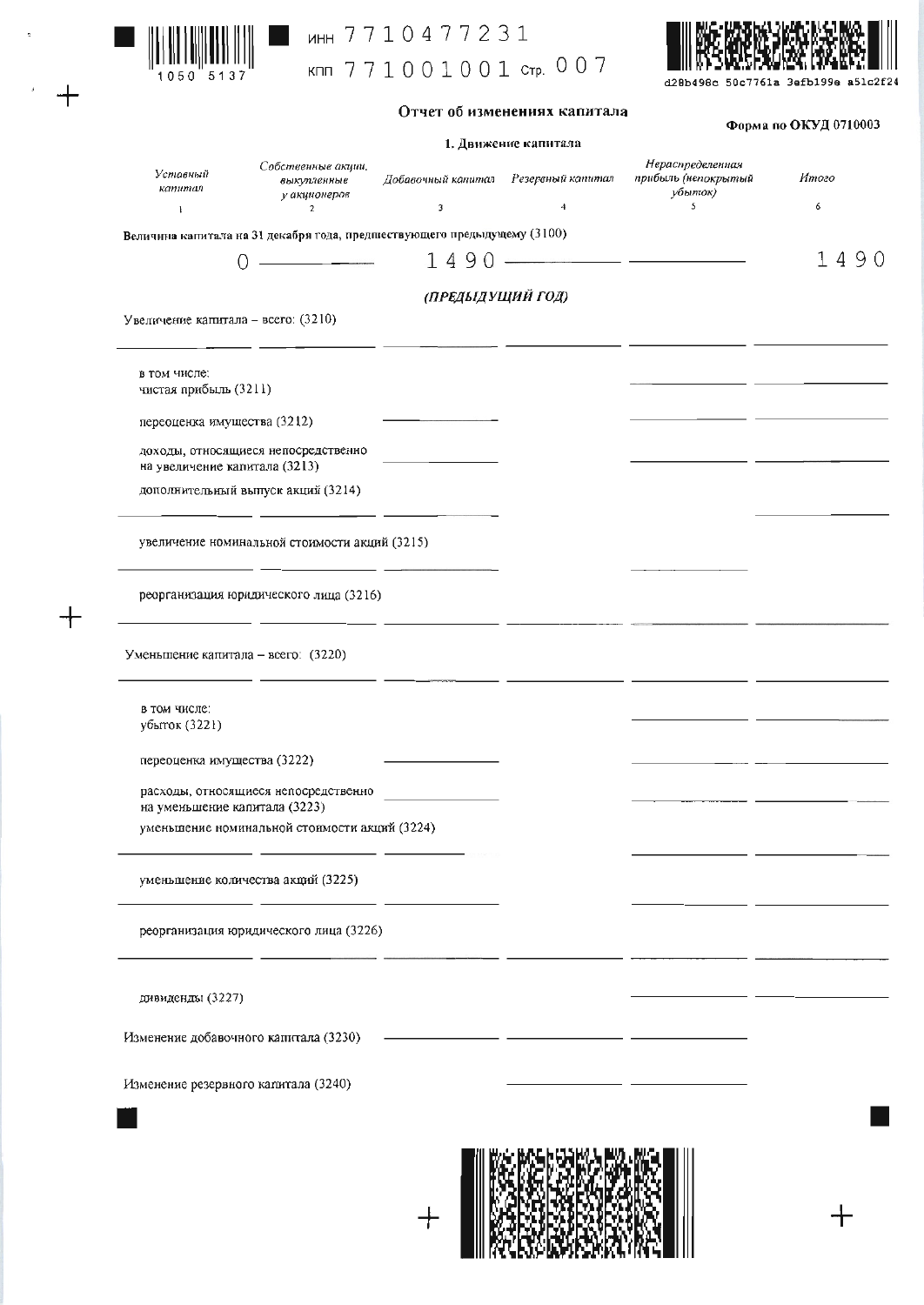

 $+$ 

 $+$ 

## MHH 7710477231 кпп 771001001 стр. 008



| Уставный<br>капитал<br>J.                                            | Собственные акции,<br>выкупленные<br>у акционеров<br>$\overline{c}$ | Добавочный капитал Резервный капитал<br>3                                                                                                                                                                                            | $\overline{4}$ | Нераспределенная<br>прибыль (непокрытый<br>ұбыток)<br>S.                                                              | Итого<br>6 |
|----------------------------------------------------------------------|---------------------------------------------------------------------|--------------------------------------------------------------------------------------------------------------------------------------------------------------------------------------------------------------------------------------|----------------|-----------------------------------------------------------------------------------------------------------------------|------------|
| Величина капитала на 31 декабря предыдущего года (3200)              |                                                                     |                                                                                                                                                                                                                                      |                |                                                                                                                       |            |
| 0                                                                    | $\overline{\phantom{a}}$                                            | 1490                                                                                                                                                                                                                                 |                |                                                                                                                       | 1490       |
|                                                                      |                                                                     | (ОТЧЕТНЫЙ ГОД)                                                                                                                                                                                                                       |                |                                                                                                                       |            |
| Увеличение капитала - всего: (3310)                                  |                                                                     |                                                                                                                                                                                                                                      |                |                                                                                                                       |            |
| в том числе:<br>чистая прибыль (3311)                                |                                                                     |                                                                                                                                                                                                                                      |                |                                                                                                                       |            |
| переоценка имущества (3312)                                          |                                                                     | <u> The Common Common Common Common Common Common Common Common Common Common Common Common Common Common Common Common Common Common Common Common Common Common Common Common Common Common Common Common Common Common Common</u> |                | _ _                                                                                                                   |            |
| доходы, относящиеся непосредственно<br>на увеличение капитала (3313) |                                                                     |                                                                                                                                                                                                                                      |                |                                                                                                                       |            |
| дополнительный выпуск акций (3314)                                   |                                                                     |                                                                                                                                                                                                                                      |                |                                                                                                                       |            |
|                                                                      | увеличение номинальной стоимости акций (3315)                       |                                                                                                                                                                                                                                      |                |                                                                                                                       |            |
|                                                                      | реорганизация юридического лица (3316)                              | <u> 1980 - John Barn Barn, mars ann an 1980 - Cathair Ann an C</u>                                                                                                                                                                   |                |                                                                                                                       |            |
| Уменьшение капитала - всего: (3320)                                  |                                                                     | <b>Contract Contract Contract Association</b>                                                                                                                                                                                        |                |                                                                                                                       |            |
| в том числе:<br>убыток (3321)                                        |                                                                     |                                                                                                                                                                                                                                      |                |                                                                                                                       |            |
| переоценка имущества (3322)                                          |                                                                     |                                                                                                                                                                                                                                      |                |                                                                                                                       |            |
| на уменьшение капитала (3323)                                        | расходы, относящиеся непосредственно                                |                                                                                                                                                                                                                                      |                |                                                                                                                       |            |
|                                                                      | уменьшение номинальной стоимости акций (3324)                       |                                                                                                                                                                                                                                      |                |                                                                                                                       |            |
| уменьшение количества акций (3325)                                   |                                                                     |                                                                                                                                                                                                                                      |                |                                                                                                                       |            |
|                                                                      | реорганизация юридического лица (3326)                              |                                                                                                                                                                                                                                      |                |                                                                                                                       |            |
| дивиденды (3327)                                                     |                                                                     |                                                                                                                                                                                                                                      |                |                                                                                                                       |            |
|                                                                      |                                                                     |                                                                                                                                                                                                                                      |                |                                                                                                                       |            |
| Изменение резервного капитала (3340)                                 |                                                                     |                                                                                                                                                                                                                                      |                | <u> 1989 - Johann Harry Harry Harry Harry Harry Harry Harry Harry Harry Harry Harry Harry Harry Harry Harry Harry</u> |            |
| Величина капитала на 31 декабря отчетного года (3300)                |                                                                     |                                                                                                                                                                                                                                      |                |                                                                                                                       |            |
| $\left( \right)$                                                     |                                                                     |                                                                                                                                                                                                                                      |                | $\frac{1490 - 1490 - 1490}{1490 - 1490 - 1490}$                                                                       | 1490       |
|                                                                      |                                                                     |                                                                                                                                                                                                                                      |                |                                                                                                                       |            |
|                                                                      |                                                                     |                                                                                                                                                                                                                                      |                |                                                                                                                       |            |
|                                                                      |                                                                     |                                                                                                                                                                                                                                      |                |                                                                                                                       |            |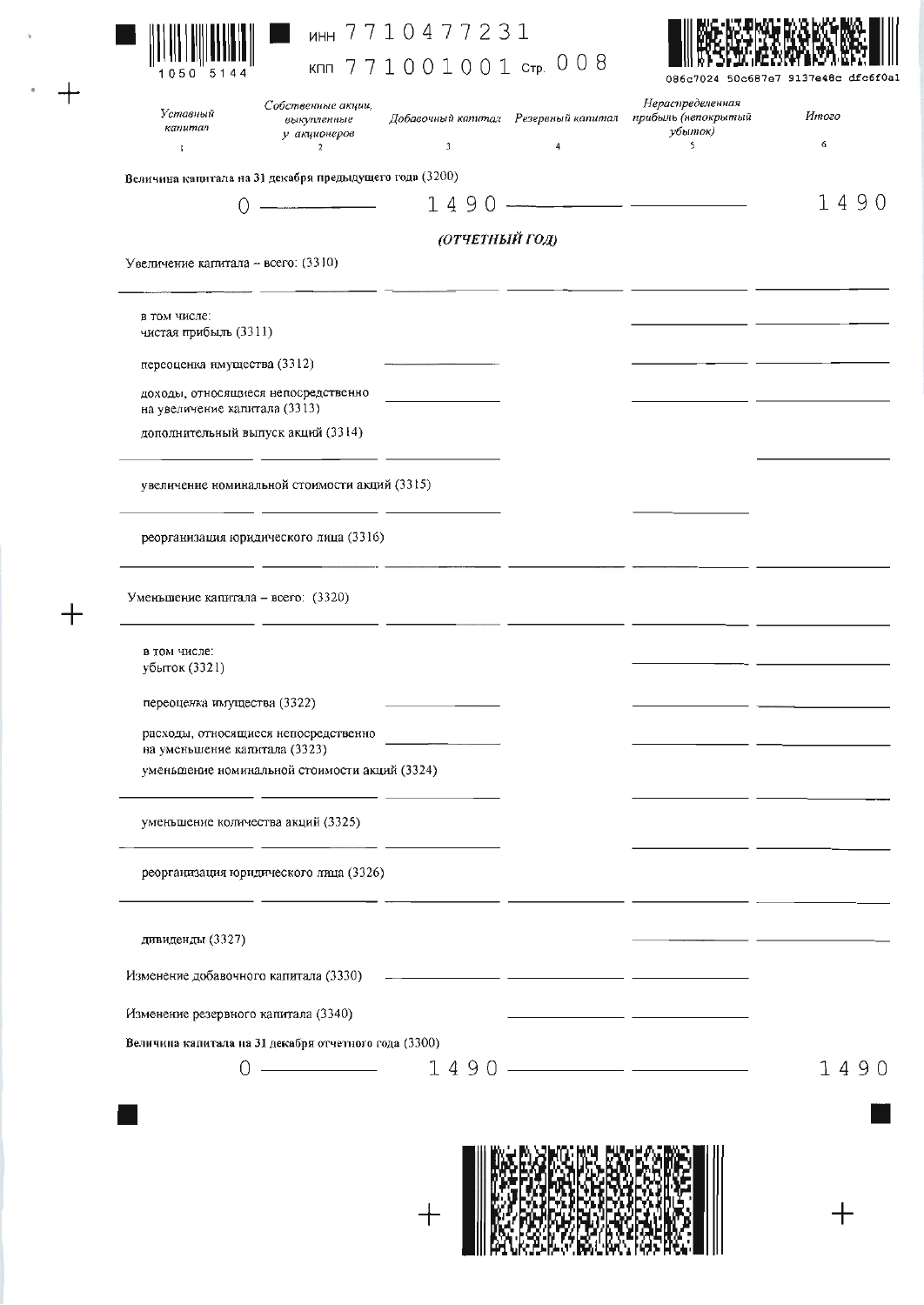

 $\overline{+}$ 

### MHH 7710477231 KNN 771001001 CTP. 009



#### 2. Корректировка в связи с изменением учетной политики и исправлением ошибок

|                                                 |                |                                                                                                                                                                                                                                                                                                                                                                                                                                                                                                                                          | Изменение капитала за предыдущий год |                          |                                   |
|-------------------------------------------------|----------------|------------------------------------------------------------------------------------------------------------------------------------------------------------------------------------------------------------------------------------------------------------------------------------------------------------------------------------------------------------------------------------------------------------------------------------------------------------------------------------------------------------------------------------------|--------------------------------------|--------------------------|-----------------------------------|
| Наименование<br>показателя                      | Код<br>строки  | На 31 декабря года,<br>предшествующего<br>предыдущему                                                                                                                                                                                                                                                                                                                                                                                                                                                                                    | за счет чистой прибыли<br>(убытка)   | за счет иных<br>факторов | На 31 декабря<br>предыдущего года |
| $\mathbf{I}$                                    | $\overline{a}$ | $\overline{\mathbf{3}}$                                                                                                                                                                                                                                                                                                                                                                                                                                                                                                                  | $\overline{4}$                       | \$                       | 6                                 |
| Капитал - всего:                                |                |                                                                                                                                                                                                                                                                                                                                                                                                                                                                                                                                          |                                      |                          |                                   |
| до корректировок                                |                | $\frac{3400 \text{ }}{\text{ }}\underline{\hspace{1.0cm}}\underline{\hspace{1.0cm}}\underline{\hspace{1.0cm}}\underline{\hspace{1.0cm}}\underline{\hspace{1.0cm}}\underline{\hspace{1.0cm}}\underline{\hspace{1.0cm}}\underline{\hspace{1.0cm}}\underline{\hspace{1.0cm}}\underline{\hspace{1.0cm}}\underline{\hspace{1.0cm}}\underline{\hspace{1.0cm}}\underline{\hspace{1.0cm}}\underline{\hspace{1.0cm}}\underline{\hspace{1.0cm}}\underline{\hspace{1.0cm}}\underline{\hspace{1.0cm}}\underline{\hspace{1.0cm}}\underline{\hspace{1$ |                                      |                          |                                   |
| корректировка в связи с:                        |                |                                                                                                                                                                                                                                                                                                                                                                                                                                                                                                                                          |                                      |                          |                                   |
| изменением учетной<br>политики                  |                |                                                                                                                                                                                                                                                                                                                                                                                                                                                                                                                                          |                                      |                          |                                   |
| исправлением ошибок                             |                |                                                                                                                                                                                                                                                                                                                                                                                                                                                                                                                                          |                                      |                          |                                   |
| после корректировок                             |                |                                                                                                                                                                                                                                                                                                                                                                                                                                                                                                                                          |                                      |                          |                                   |
| в том числе:                                    |                |                                                                                                                                                                                                                                                                                                                                                                                                                                                                                                                                          |                                      |                          |                                   |
| нераспределенная прибыль<br>(непокрытый убыток) |                |                                                                                                                                                                                                                                                                                                                                                                                                                                                                                                                                          |                                      |                          |                                   |
| до корректировок                                |                |                                                                                                                                                                                                                                                                                                                                                                                                                                                                                                                                          |                                      |                          |                                   |
| корректировка в связи с:                        |                |                                                                                                                                                                                                                                                                                                                                                                                                                                                                                                                                          |                                      |                          |                                   |
| изменением учетной<br>ПОЛИТИКИ                  |                |                                                                                                                                                                                                                                                                                                                                                                                                                                                                                                                                          |                                      |                          |                                   |
| исправлением опибок                             |                |                                                                                                                                                                                                                                                                                                                                                                                                                                                                                                                                          |                                      |                          |                                   |
| после корректировок                             |                |                                                                                                                                                                                                                                                                                                                                                                                                                                                                                                                                          |                                      |                          |                                   |
| по другим статьям капитала:                     |                |                                                                                                                                                                                                                                                                                                                                                                                                                                                                                                                                          |                                      |                          |                                   |
| до корректировок                                |                |                                                                                                                                                                                                                                                                                                                                                                                                                                                                                                                                          | $3402$ $\longrightarrow$             |                          |                                   |
| корректировка в связи с:                        |                |                                                                                                                                                                                                                                                                                                                                                                                                                                                                                                                                          |                                      |                          |                                   |
| изменением учетной<br>ПОЛИТИКИ                  |                |                                                                                                                                                                                                                                                                                                                                                                                                                                                                                                                                          |                                      |                          |                                   |
| исправлением опибок                             |                |                                                                                                                                                                                                                                                                                                                                                                                                                                                                                                                                          |                                      |                          |                                   |
| после корректировок                             |                |                                                                                                                                                                                                                                                                                                                                                                                                                                                                                                                                          |                                      |                          | _ _                               |

#### 3. Чистые активы

| Наименование<br>показателя | Код<br>строки | На 31 декабря<br>отчетного года | На 31 декабря<br>предыдущего года | На 31 декабря года<br>предшествующего<br>предыдущему |
|----------------------------|---------------|---------------------------------|-----------------------------------|------------------------------------------------------|
|                            |               |                                 |                                   |                                                      |
| Чистые активы              | 3600          |                                 |                                   |                                                      |



 $+$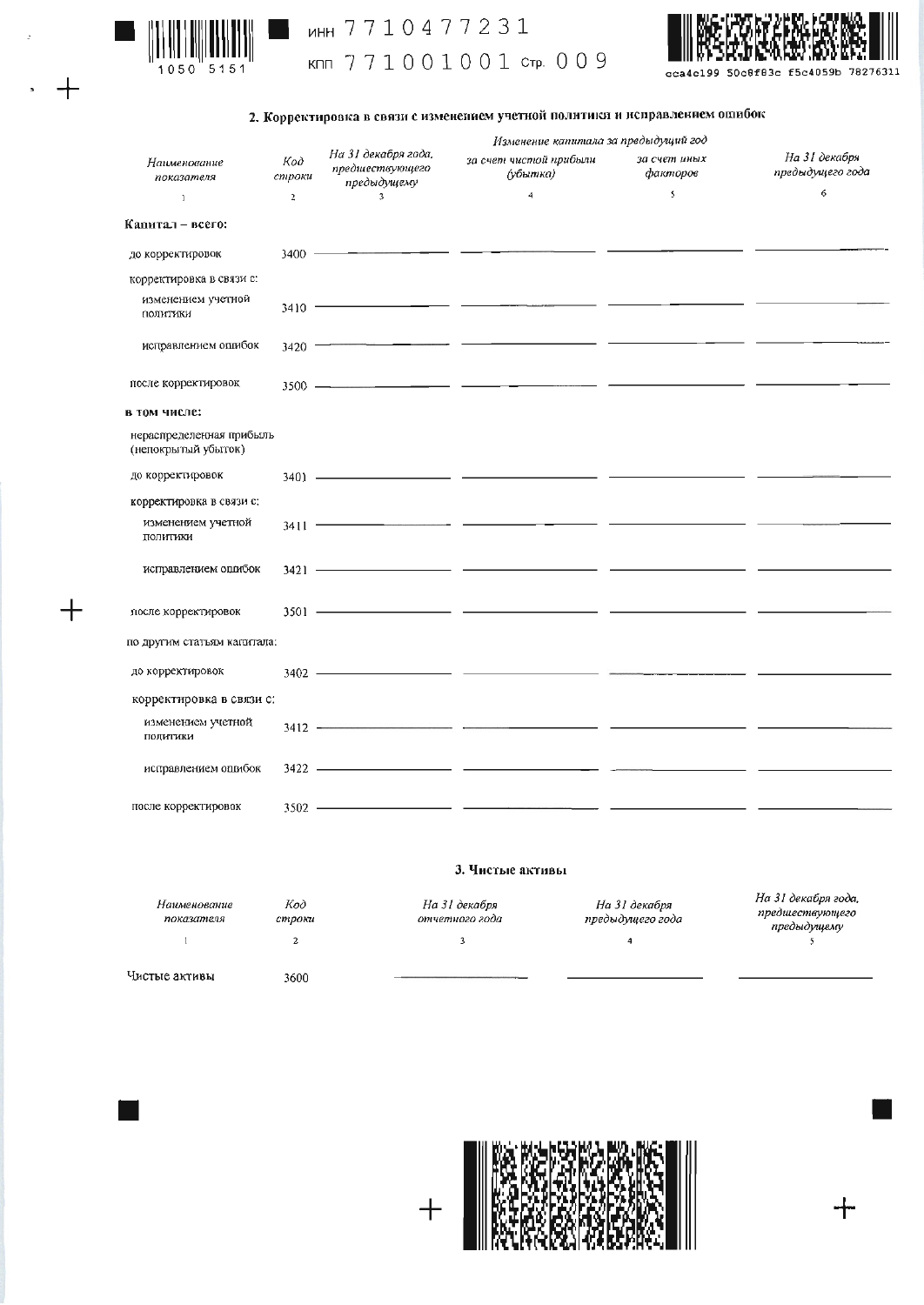

 $+$ 

 $+$ 

## инн 7710477231

кпп 771001001 стр. 010



Отчет о движении денежных средств

bb4c20a8 50c09bf5 58f6e58c 908ef145 Форма по ОКУД 0710004

| Наименование показателя                                                                                                                  | Код<br>строки<br>$\overline{2}$ | За отчетный год<br>3                                                                                                  | За аналогичный период<br>предыдущего года |
|------------------------------------------------------------------------------------------------------------------------------------------|---------------------------------|-----------------------------------------------------------------------------------------------------------------------|-------------------------------------------|
| -1<br>Денежные потоки от текущих операций                                                                                                |                                 |                                                                                                                       |                                           |
| Поступления - всего                                                                                                                      | 4110                            | 34593                                                                                                                 | 33702                                     |
| в том числе.                                                                                                                             |                                 |                                                                                                                       |                                           |
| от продажи продукции, товаров, работ и услуг                                                                                             | 4111                            |                                                                                                                       |                                           |
| арендных платежей, лицензионных платежей, роялти,<br>комиссионных и иных аналогичных платежей                                            | 4112                            |                                                                                                                       |                                           |
| от перепродажи финансовых вложений                                                                                                       | 4113                            |                                                                                                                       |                                           |
| прочие поступления                                                                                                                       | 4119                            | 34593                                                                                                                 | 33702                                     |
| [Ілатежи – всего                                                                                                                         | 4120                            | (24089)                                                                                                               | (25620)                                   |
| в том числе:                                                                                                                             |                                 |                                                                                                                       |                                           |
| поставщикам (подрядчикам) за сырье, материалы, работы, услуги                                                                            | 4121                            | (7156)                                                                                                                | (7859)                                    |
| в связи с оплатой труда работников                                                                                                       | 4122                            | (13293)                                                                                                               | (13842)                                   |
| процентов по долговым обязательствам                                                                                                     | 4123                            |                                                                                                                       |                                           |
| налог на прибыль                                                                                                                         | 4124                            | (68)                                                                                                                  | (314)                                     |
| прочие платежи                                                                                                                           | 4129                            | (3572)                                                                                                                | (3605)                                    |
| Сальдо денежных потоков от текущих операций                                                                                              | 4100                            | 10504                                                                                                                 | 8082                                      |
| Денежные потоки от инвестиционных операций                                                                                               |                                 |                                                                                                                       |                                           |
| Поступления - всего                                                                                                                      | 4210                            | 13                                                                                                                    |                                           |
| в том числе:                                                                                                                             |                                 |                                                                                                                       |                                           |
| от продажи внеоборотных активов (кроме финансовых вложений)                                                                              | 4211                            |                                                                                                                       |                                           |
| от продажи акций других организаций (долей участия)                                                                                      | 4212                            | 13                                                                                                                    |                                           |
| от возврата предоставленных займов, от продажи долговых ценных<br>бумаг (прав требования денежных средств к другим лицам)                | 4213                            |                                                                                                                       |                                           |
| дивидендов, процентов по долговым финансовым вложениям и<br>аналогичных поступлений от долевого участия в других организациях            | 4214                            |                                                                                                                       |                                           |
| прочие поступления                                                                                                                       | 4219                            |                                                                                                                       |                                           |
| Платежи - всего                                                                                                                          | 4220                            |                                                                                                                       |                                           |
| в том числе:<br>в связи с приобретением, созданием, модернизацией, реконструкцией и<br>подготовкой к использованию внеоборотных активов  | 4221                            |                                                                                                                       |                                           |
| в связи с приобретением акций других организаций (долей участия)                                                                         | 4222                            | <u> 1989 - Andrea Maria III, prima populație de la provincia de la provincia de la provincia de la provincia de l</u> |                                           |
| в связи с приобретением долговых ценных бумаг (прав требования де-<br>нежных средств к другим лицам), предоставление займов другим лицам | 4223                            |                                                                                                                       |                                           |
| процентов по долговым обязательствам, включаемым в стоимость<br>инвестиционного актива                                                   | 4224                            |                                                                                                                       |                                           |
| прочие платежи                                                                                                                           | 4229                            |                                                                                                                       |                                           |
| Сальдо денежных потоков от инвестиционных операций                                                                                       | 4200                            | 13                                                                                                                    |                                           |



 $\overline{+}$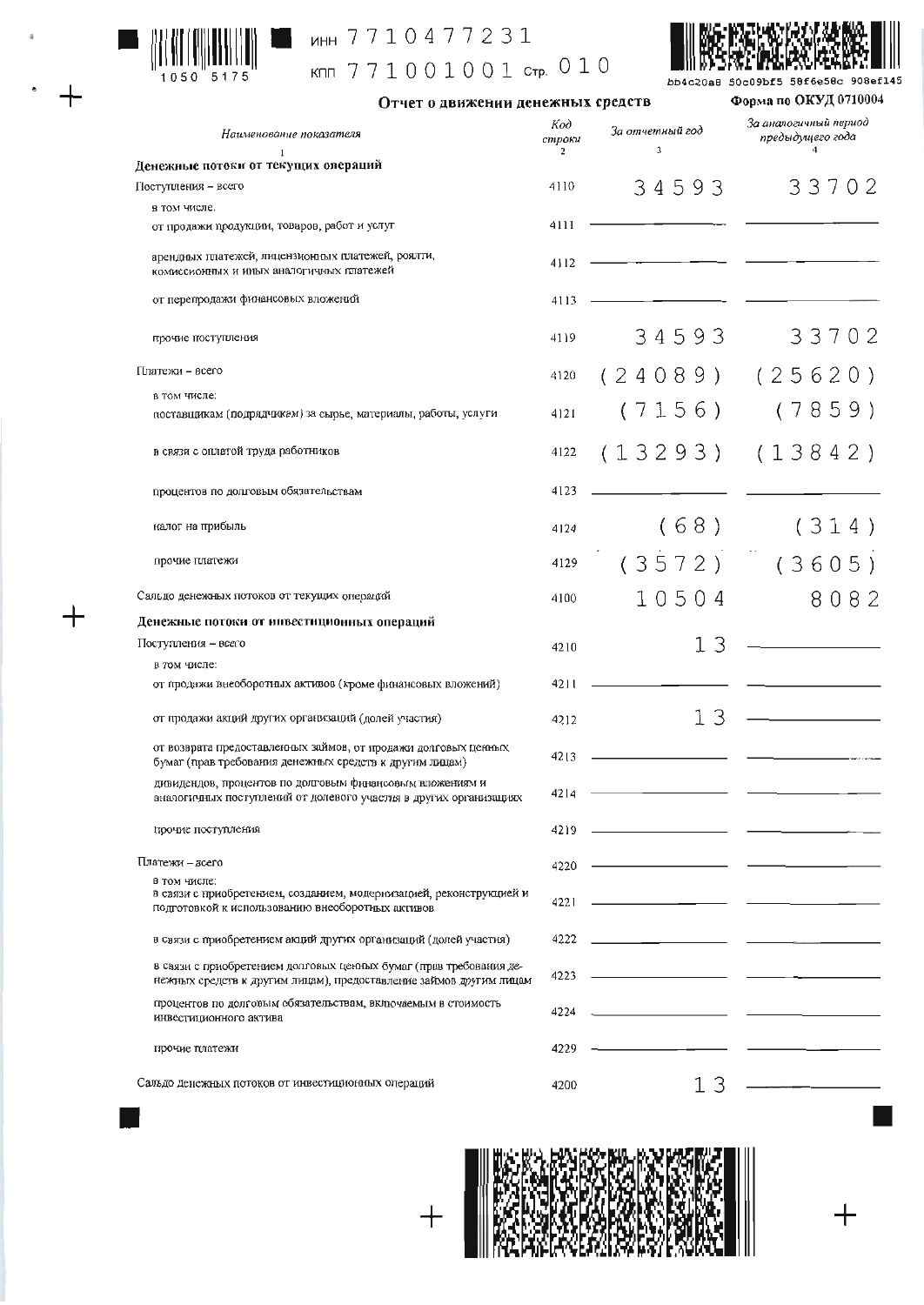

 $\ddot{+}$ 

 $+$ 

# инн 7710477231

## KNN 771001001 CTP. 011



b3bf5478 50ccb7a5 322daaa8 da9c0df8

| Наименование показателя                                                                                                                      | Код<br>строки<br>$\overline{c}$ | За отчетный год<br>3                                                                                                                                                                                                                                                                                          | За аналогичный период<br>предыдущего года<br>$\Delta$ |
|----------------------------------------------------------------------------------------------------------------------------------------------|---------------------------------|---------------------------------------------------------------------------------------------------------------------------------------------------------------------------------------------------------------------------------------------------------------------------------------------------------------|-------------------------------------------------------|
| 1<br>Денежные потоки от финансовых операций                                                                                                  |                                 |                                                                                                                                                                                                                                                                                                               |                                                       |
| Поступления - всего                                                                                                                          | 4310                            | <u> 1989 - Andrea Stein, Amerikaansk politiker (</u>                                                                                                                                                                                                                                                          |                                                       |
| в том числе                                                                                                                                  |                                 |                                                                                                                                                                                                                                                                                                               |                                                       |
| получение кредитов и займов                                                                                                                  |                                 | $4311$ $\frac{1}{21}$ $\frac{1}{21}$ $\frac{1}{21}$ $\frac{1}{21}$ $\frac{1}{21}$ $\frac{1}{21}$ $\frac{1}{21}$ $\frac{1}{21}$ $\frac{1}{21}$ $\frac{1}{21}$ $\frac{1}{21}$ $\frac{1}{21}$ $\frac{1}{21}$ $\frac{1}{21}$ $\frac{1}{21}$ $\frac{1}{21}$ $\frac{1}{21}$ $\frac{1}{21}$ $\frac{1}{21}$ $\frac{1$ |                                                       |
| денсжных вкладов собственников (участников)                                                                                                  |                                 |                                                                                                                                                                                                                                                                                                               |                                                       |
| от выпуска акций, увеличения долей участия                                                                                                   |                                 | $4313$ $\longrightarrow$                                                                                                                                                                                                                                                                                      | the contract of the contract of the con-              |
| от выпуска облигаций, векселей и других долговых ценных бумаг и др.                                                                          |                                 | $4314$ $\longrightarrow$                                                                                                                                                                                                                                                                                      |                                                       |
| прочие поступления.                                                                                                                          | 4319                            |                                                                                                                                                                                                                                                                                                               |                                                       |
| Платежи - всего                                                                                                                              |                                 |                                                                                                                                                                                                                                                                                                               |                                                       |
| в том числе:<br>собственникам (участникам) в связи с выкупом у них акций (долей<br>участия) организаций или их выходом из состава участников |                                 |                                                                                                                                                                                                                                                                                                               |                                                       |
| на уплату дивидендов и иных платежей по распределению прибыли в<br>пользу собственников (участников)                                         |                                 | $4322$ $\longrightarrow$                                                                                                                                                                                                                                                                                      |                                                       |
| в связи с погашением (выкупом) векселей и других долговых ценных<br>бумаг, возврат кредитов и займов                                         |                                 |                                                                                                                                                                                                                                                                                                               |                                                       |
| прочие платежи                                                                                                                               | 4329                            |                                                                                                                                                                                                                                                                                                               |                                                       |
| Сальдо денежных потоков от финансовых операций                                                                                               | 4300                            |                                                                                                                                                                                                                                                                                                               |                                                       |
| Сальдо денежных потоков за отчетный период                                                                                                   | 4400                            | 10517                                                                                                                                                                                                                                                                                                         | 8082                                                  |
| Остаток денежных средств и денежных эквивалентов на начало<br>отчетного периода                                                              | 4450                            | 64225                                                                                                                                                                                                                                                                                                         | 56143                                                 |
| Остаток денежных средств и денежных эквивалентов на конец<br>отчетного цериода                                                               | 4500                            | 74742                                                                                                                                                                                                                                                                                                         | 64225                                                 |
| Величина влияния изменений курса иностранной валюты по отношению<br>к рублю                                                                  | 4490                            |                                                                                                                                                                                                                                                                                                               |                                                       |



 $+$ 

 $\overline{\phantom{a}}$ 

 $+$